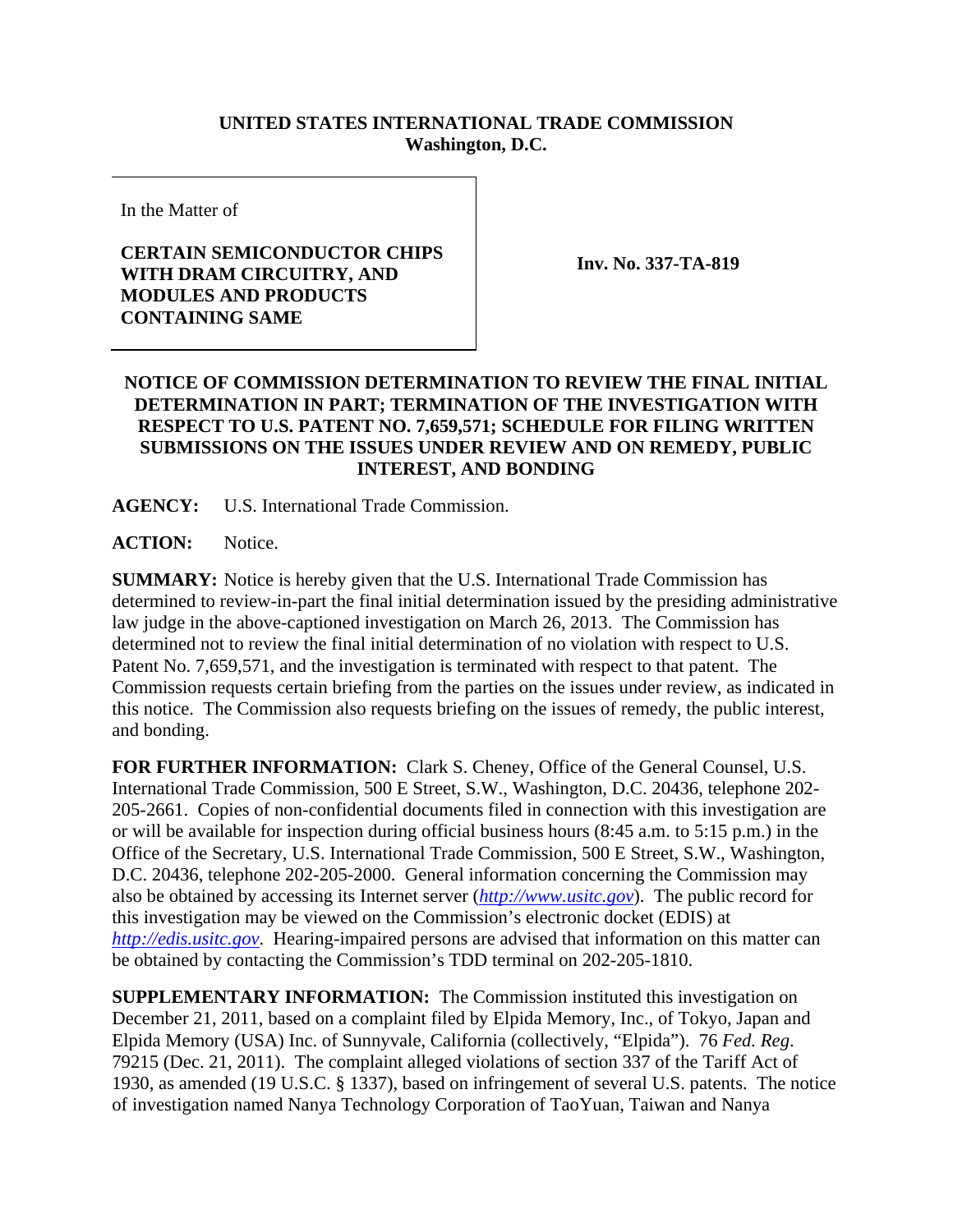Technology Corporation, U.S.A. of Santa Clara, California (collectively, "Nanya"), as respondents. The Office of Unfair Import Investigations did not participate in the investigation.

On March 26, 2013, the presiding administrative law judge ("ALJ") issued a final ID finding a violation of section 337 based on infringement of five patents and no violation with respect to a sixth patent. In particular, the ALJ found a violation based on infringement of claims 8-11 and 17-18 of U.S. Patent No. 6,150,689 ("the '689 patent"); claims 4, 14, and 20 of U.S Patent No. 6,635,918 ("the '918 patent"); claim 27 of 7,495,453 ("the '453 patent"); claims 5-6 of U.S. Patent No. 7,713,828 ("the '828 patent"); and claims 1-2 of U.S. Patent No. 7,906,809 ("the '809 patent"). The ALJ found no infringement of and no domestic industry for articles protected by 7,659,571 ("the '571 patent") and accordingly found no violation of section 337 with respect to that patent. The ALJ also found claims 17 and 18 of the '453 patent to be invalid. The ALJ issued a recommended determination ("RD") on remedy and bonding. The ALJ recommended a limited exclusion order be issued against Nanya barring entry of infringing DRAM articles. The ALJ recommended additional briefing on an appropriate bond, or alternatively that the bond be set at one percent.

On April 8, 2013, complainant Elpida filed a petition for review of the ALJ's determination that claims 17 and 18 of the '453 patent are invalid. The same day Nanya filed a petition for review of a number of the determinations in the ID that were adverse to it. Nanya also presented a contingent petition for review of the validity of the '571 patent in the event that Elpida petitioned for review of the ALJ's non-infringement and no domestic industry determinations with respect to that patent.

Having examined the record of this investigation, including the ID, the petitions for review, and the responses thereto, the Commission has determined to review the ALJ's determination of violation with respect to the '689 patent, the '918 patent, the '453 patent, the '828 patent, and the '809 patent. The Commission has determined not to review the ALJ's determination of no violation with respect to the '571 patent, and the investigation is terminated with respect to that patent.

The parties are requested to brief their positions on the issues under review with reference to the applicable law and the evidentiary record, including intrinsic patent evidence and expert testimony. In connection with its review, the Commission is particularly interested in the following issues:

- 1. With respect to the validity of the '453 patent, please address the following:
	- a. What record evidence suggests that the ODT-leg portion of the circuit and the non-ODT-leg portion of the circuit in U.S. Patent Publication No. 2006/0126401 to Ba (RX-107) should or should not have the same number of legs?
	- b. What impedance are the ODT legs of Ba attempting to match? What impedance are the non-ODT legs of Ba attempting to match? Does any disclosure in Ba suggest that ODT-leg portion of the circuit and the non-ODTleg portion of the circuit should be impedance-matched to each other?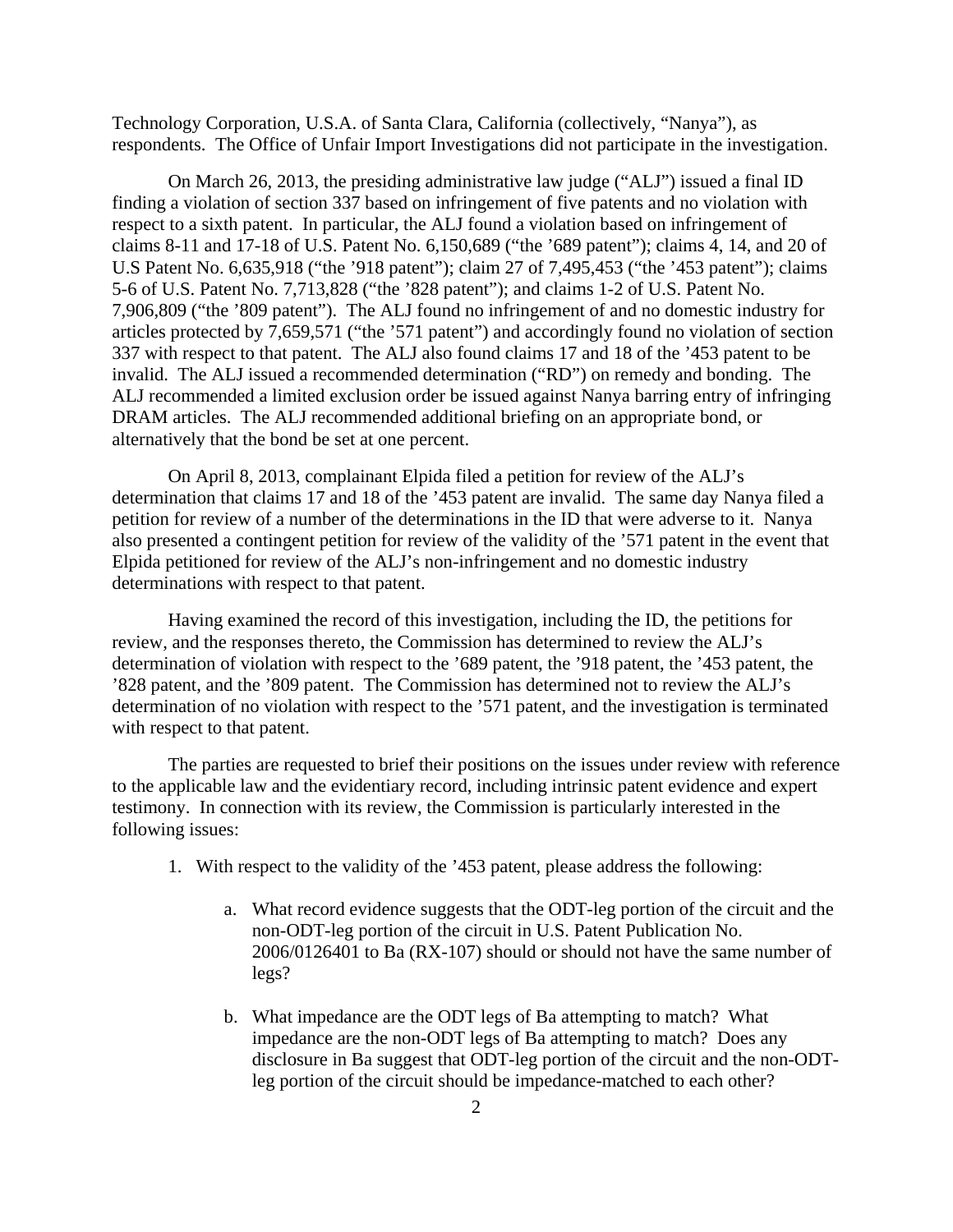- c. Does the two-chip embodiment found in paragraph 10 of Ba have any relevance to the question of whether the ODT-leg portion of the circuit and the non-ODT-leg portion of the circuit should or should not have the same number of legs?
- d. What record evidence supports a conclusion that the claimed "output control circuit" in the '453 patent, which "activates a first number of unit buffers in common when an ODT impedance is set to a first value and activates a second number of unit buffers in common when the ODT impedance is set to a second value," would have been obvious in view of Ba?
- e. What record evidence supports a conclusion that one ODT leg described in Ba corresponds to a "unit buffer" as described in the asserted claims of the '453 patent? What record evidence, including expert testimony, supports a conclusion that two or more ODT legs in Ba correspond to a "unit buffer"?
- 2. With respect to the '828 patent, please address the following, including whether arguments relating to any of the following have been waived:
	- a. Elpida's complaint alleges, *inter alia*, that the "sale," "importation," and "use" of Nanya semiconductors constitutes infringement of the asserted "method of forming" claims of the '828 patent. What legal support exists for the propositions that (1) the sale of an article infringes a method claim; (2) the importation of an article infringes a method claim; or (3) the use of an article infringes a claim to a "method of forming" the article?
	- b. Elpida's complaint alleges a violation of 19 U.S.C.  $\S$  1337(a)(1)(B)(i) based on the importation, sale for importation, and sale after importation of Nanya semiconductors. What is Elpida's theory of infringement under that statutory subsection?
	- c. Of what relevance, if any, is 19 U.S.C.  $\S$  1337(a)(1)(B)(ii) to the allegations in Elpida's complaint concerning the asserted claims of the '828 patent?
	- d. Is a cause of action under 19 U.S.C. § 1337(a)(1)(B)(i) mutually exclusive to a cause of action under 19 U.S.C. § 1337(a)(1)(B)(ii)? Why or why not?
	- e. What evidence in the record, if any, indicates where Nanya allegedly performs the method steps of the asserted claims of the '828 patents? Do those processes occur entirely outside the United States? Of what relevance is the location where a method is performed to the infringement analysis here?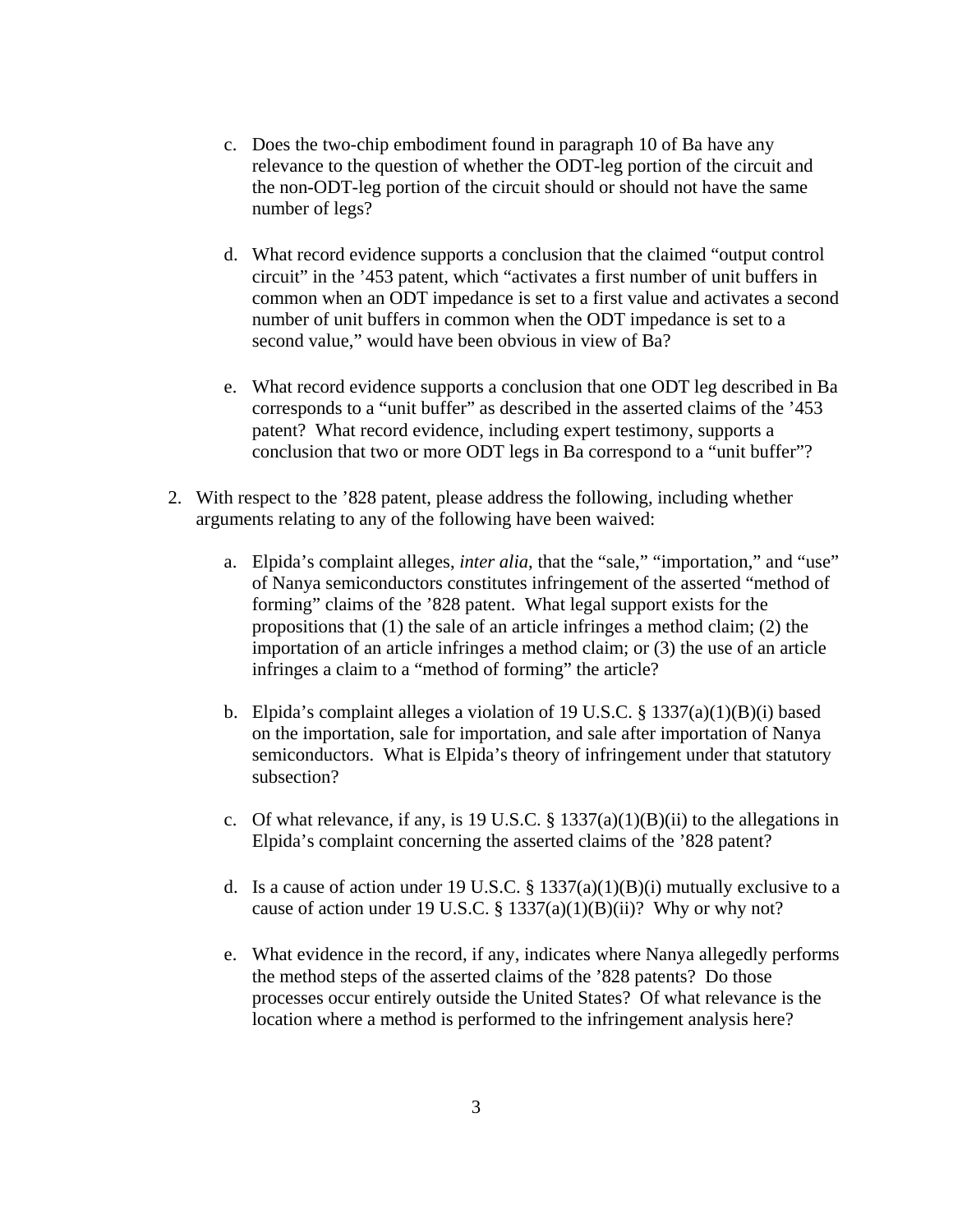- f. What evidence in the record, if any, indicates where Elpida allegedly performs the method steps of the asserted claims of the '828 patent? Do those processes occur entirely outside the United States?
- g. What evidence in the record, if any, shows that Elpida has met its burden to show the existence of a domestic industry "relating to the articles protected by" the claims of '828 patent? Can a "method of forming" claim "protect" an "article" under 19 U.S.C.  $\S$  1337(a)(2) and (3)? How is satisfaction of this statutory requirement similar to or different from an infringement analysis? Of what relevance is the location where the method is performed to a domestic industry analysis?
- h. With respect to the validity of the '828 patent, of what relevance is the disclosure of "formation of a silicon growth layer 9 in the source/drain region" on page 14 of the Yamada prior art reference (RX-0027.014)? Is element 9 part of the source/drain region? What record evidence informs the answer to these questions?
- i. With respect to the validity of the '828 patent, the Yamada prior art reference discloses at RX-0027.006 "MOSFET source/drain regions 10 comprising n+ diffusion layers are raised up by a silicon growth layer 9, with the n+ diffusion layer 10 formed from the surface of the silicon growth layer 9 which is raised up." What is the significance of the phrase "raised up," used twice in this disclosure? Does this support a conclusion that element 9 is part of the source/drain region? What record evidence informs the answer to these questions?
- 3. With respect to the '809 patent, please address the following:
	- a. Is there any support in the '809 patent specification for the claim phrase "substantially the same" other than passages that use the phrase "substantially in agreement"? Is there any significance to the fact that the applicants of the '809 patent distinguished proposed claims that used the phrase "substantially in agreement" by stating the prior art electrodes were "substantially wider" (*see* JXM-12 at 7-10)? Does this statement influence a proper understanding of the phrase "substantially in agreement" as it is used in the '809 patent specification? Should that understanding of the specification also apply to claims that use the phrase "substantially the same"? Does the term "wider" connote a comparison of size?
	- b. Must the claim terms "formed in a semiconductor substrate" and "formed on the semiconductor substrate" be given mutually exclusive meanings, or may the terms overlap in meaning? Please identify all evidence, including evidence from the patent figures, indicating how a person of ordinary skill in the art would interpret these two phrases at the time of the invention.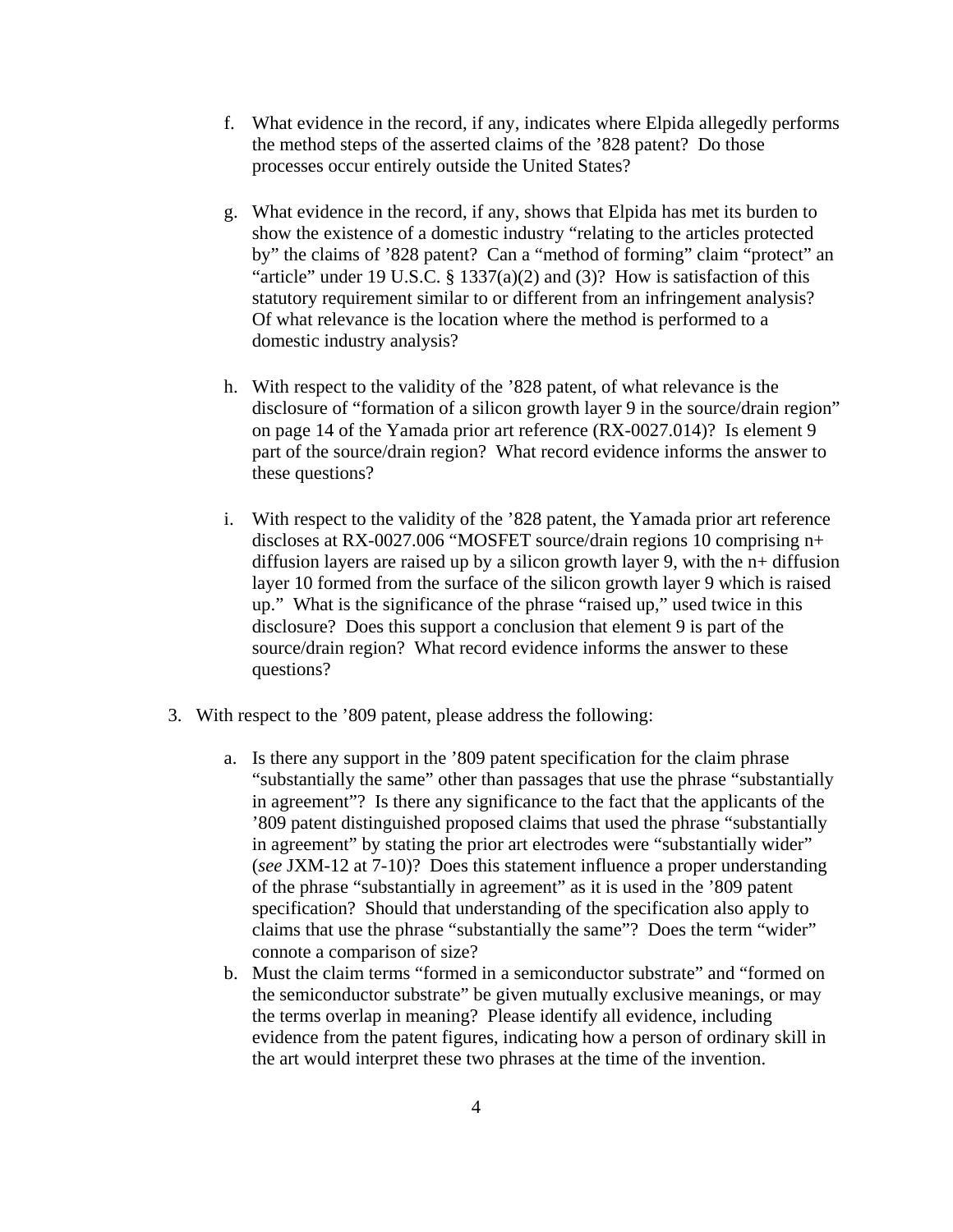- c. What are the implications for infringement and domestic industry if the Commission were to adopt Nanya's proposed construction of the claim phrase, "upper surface which is substantially the same as the lower surface and aligned with the lower surface"?
- d. Has Nanya presented a sufficiently detailed petition to preserve an argument that the ALJ's technical prong determination is erroneous with respect to the '809 claim term "wherein a cross-sectional area of each elevated source and drain region in any plane parallel to the substrate is greater than the area of the upper or lower surfaces thereof"? What would be the consequence of adopting Nanya's proposed interpretation of that term with respect to infringement and domestic industry?
- 4. With respect to bonding, Nanya is requested to submit and summarize relevant evidence of license agreements referred to in the ALJ's RD at page 5. Elpida is requested to submit and summarize relevant bonding evidence referred to in the RD at page 6. The parties are both requested to present arguments concerning an appropriate bond based on record evidence and appropriate legal authorities.

In connection with the final disposition of this investigation, the Commission may (1) issue an order that could result in the exclusion of the subject articles from entry into the United States, and/or (2) issue one or more cease and desist orders that could result in the respondent(s) being required to cease and desist from engaging in unfair acts in the importation and sale of such articles. Accordingly, the Commission is interested in receiving written submissions that address the form of remedy, if any, that should be ordered. If a party seeks exclusion of an article from entry into the United States for purposes other than entry for consumption, the party should so indicate and provide information establishing that activities involving other types of entry either are adversely affecting it or likely to do so. For background, see *In the Matter of Certain Devices for Connecting Computers via Telephone Lines*, Inv. No. 337-TA-360, USITC Pub. No. 2843 (December 1994) (Commission Opinion).

If the Commission contemplates some form of remedy, it must consider the effects of that remedy upon the public interest. The factors the Commission will consider include the effect that an exclusion order and/or cease and desist orders would have on (1) the public health and welfare, (2) competitive conditions in the U.S. economy, (3) U.S. production of articles that are like or directly competitive with those that are subject to investigation, and (4) U.S. consumers. The Commission is therefore interested in receiving written submissions that address the aforementioned public interest factors in the context of this investigation.

If the Commission orders some form of remedy, the U.S. Trade Representative, as delegated by the President, has 60 days to approve or disapprove the Commission's action. *See* Presidential Memorandum of July 21, 2005, 70 *Fed. Reg*. 43251 (July 26, 2005). During this period, the subject articles would be entitled to enter the United States under bond, in an amount determined by the Commission and prescribed by the Secretary of the Treasury. The Commission is therefore interested in receiving submissions concerning the amount of the bond that should be imposed if a remedy is ordered.